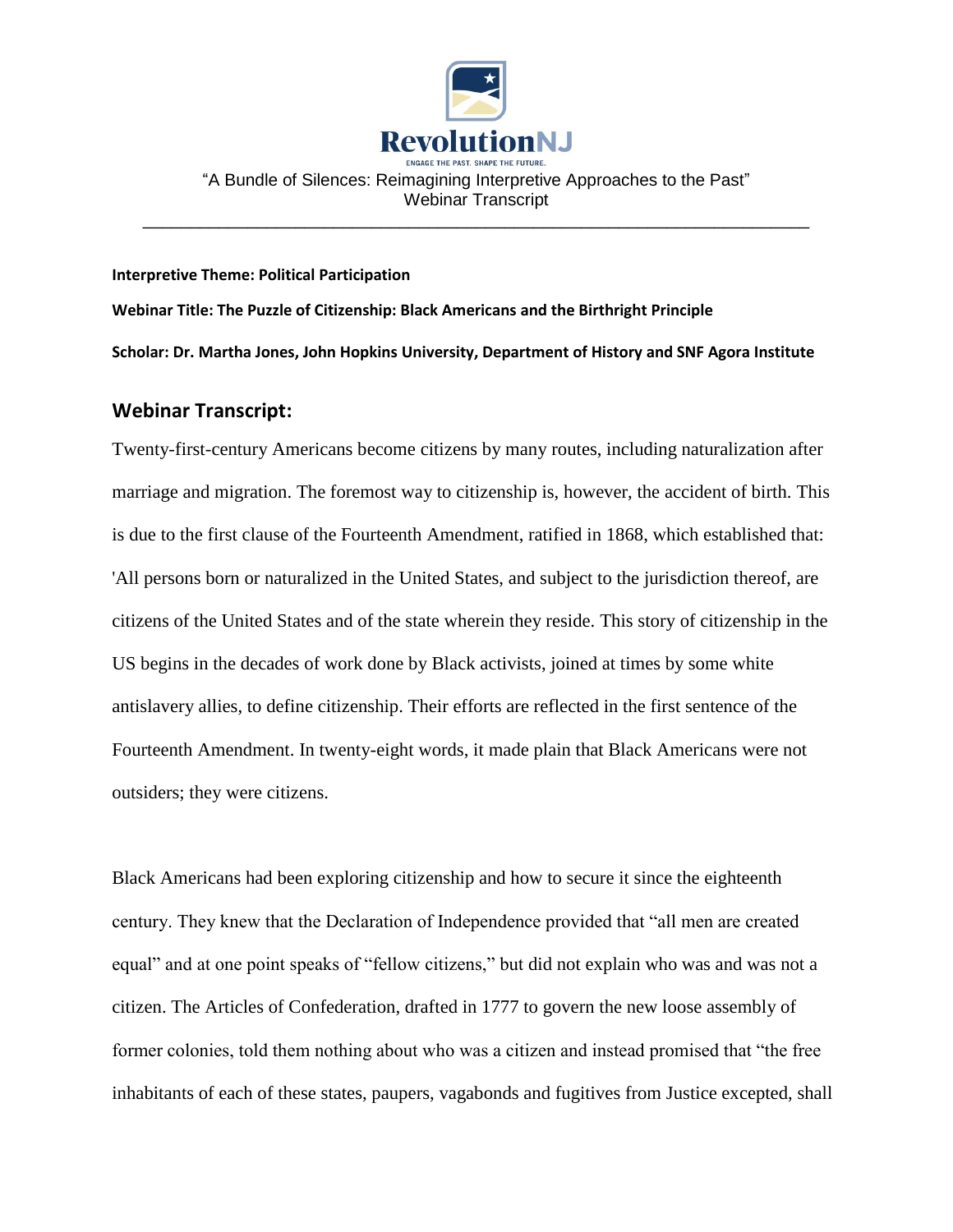be entitled to all privileges and immunities of free citizens in the several states." It was not even clear who had the authority to rectify the oversight. The principle of federalism divided governance in the new nation between the states and the federal government, but neither had express authority over citizenship. Ambiguity and confusion followed.

In the years after the American Revolution, Paul and Jonathan Cuffe, men of African and Native descent, lived in Dartmouth, Massachusetts, where they were required to pay taxes but denied the right to vote. This, they argued, was a contradiction. If they were to be taxed like white citizens, they could not then be denied citizenship's political rights. In a series of petitions in 1780 and 1781, the brothers demanded "to know . . . whether all free Negroes & mulattoes Shall have the same Privileges in this Town of Dartmouth as the white People have." If they were equal to white men, the brothers allowed, they should pay their share of local taxes. But without the right to vote—without privileges equal to those of white taxpayers—they would not. The Cuffes eventually settled their dispute by paying a reduced tax. Still, they exposed an ambiguity in the new Massachusetts state constitution, which noted, "All men are born free and equal and have certain natural, essential, and unalienable rights." No one could say for certain whether the Cuffes were included among "All men."

Nowhere did the Constitution of 1787 define what made one a citizen. This ambiguity frustrated clergy member Absalom Jones and the men and women of Philadelphia's Free African Society. In 1799, seventy-one Black Philadelphians lodged a formal claim and insisted on their entitlement to "Liberties and unalienable Rights" and likened themselves to "every other class of Citizen within the Jurisdiction of the United States." The petition arrived in Congress in January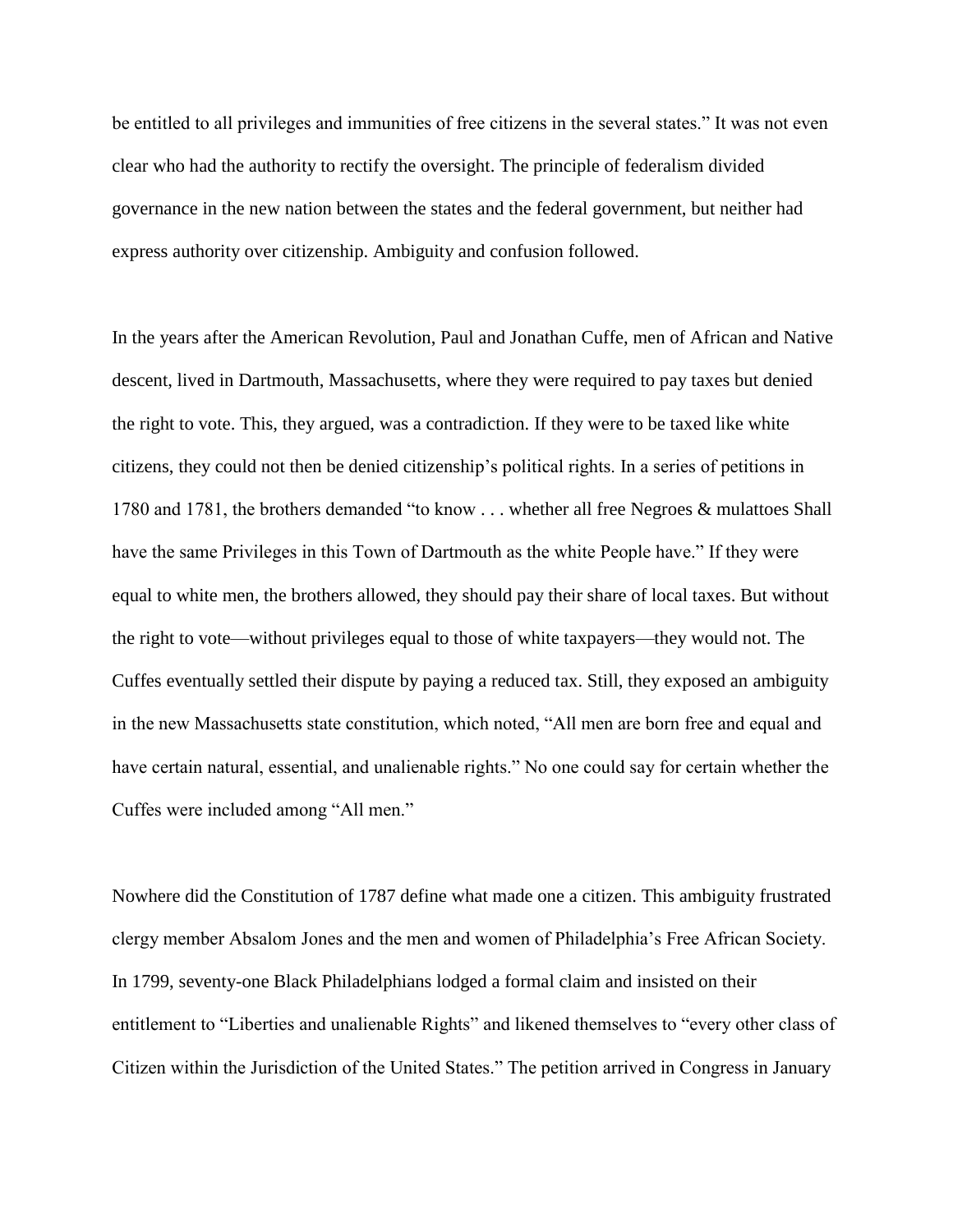1800, where representatives managed to do little more than disagree. There was not even a consensus about whether Black Americans had a right to petition Congress in the first place, though the First Amendment guaranteed "the right of the people . . . to petition the Government for a redress of grievances." When it came to the question of whether Black Americans enjoyed the rights of citizens, the House considered the petition only long enough to send it to a committee, where it quietly died.

Dissension—and contradiction—persisted into the 1820s. None among the country's political and legal elite were willing to answer the citizenship question that stalked Black Americans. In 1821, an appeal from the collector for the Port of Norfolk, Virginia asked U.S. attorney general William Wirt: Could a free Black man command an American merchant vessel? Federal law, Lindsay understood, barred noncitizens from commanding such ships. Wirt's answer confused as much as it clarified. The attorney general wrote: "I am of the opinion that the constitution, by the description of 'citizens of the United States,' intended those only who enjoyed the full and equal privileges of white citizens in the State." Because free Black Virginians were not full and equal citizens of their state, they could not be citizens of the United States. But Writ also left the door open: if a Black person's home state deemed them a citizen—as did Massachusetts and New York—they *might* also be citizens of the United States. Wirt answered the Norfolk official's question, but he did not settle much else.

Congress was similarly muddled in its thinking about Black citizenship. In 1820, the western territory of Missouri was admitted as a new state. In what became known as the Missouri Compromise, Congress decided that slavery would be permitted in Missouri but prohibited in all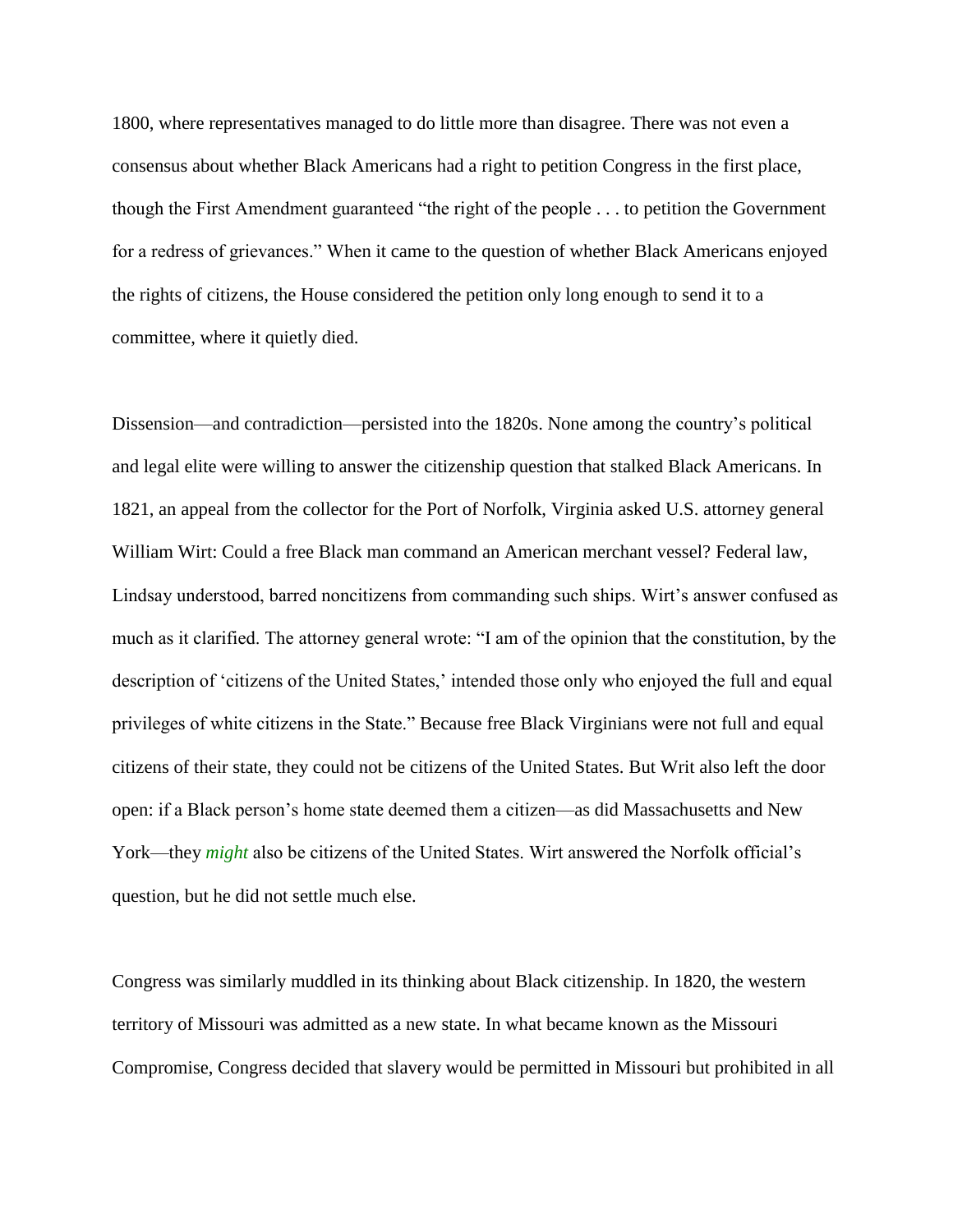other parts of the Louisiana Purchase north of the 36°30′ parallel. But soon a second disagreement erupted when lawmakers in Missouri proposed a constitution that flat-out barred "free Negroes and mulattoes" from the state.

Debate on this restriction gave Congress a chance to say whether the Constitution guaranteed to Black Americans as citizens equal rights under the Privileges and Immunities Clause. It was clear that Missouri could not, for example, bar citizens from Ohio from entering. The proposed prohibition against Black migration to Missouri might violate this principle, but only if Black Americans were *citizens.* If Congress found Missouri's proposal to be in violation of the Privileges and Immunities Clause, it would be a roundabout way of affirming Black citizenship.

Members became mired in disagreement and deliberated for many weeks. In 1821, Representative Josiah Butler of New Hampshire and Representative John Floyd of Virginia faced off on the House floor. Butler argued that in Northern states such as Massachusetts, the "rights of the colored citizens . . . are as sacred as those of the white citizens." In Butler's view, Black Americans were unequivocally citizens of the state and, by implication, entitled to constitutional protection. Floyd deemed such a proposition unthinkable and mocked Butler: "Who is there that believes [Black Americans] ever had any rights but such as the indulgence of the States permitted?" He went so far as to assert that Black Americans' privileges could at any time be rescinded. Free Black people could even be enslaved, without cause or process. New Jersey's incoming Congressmember, Samuel Southard, had not yet taken his seat. But in private deliberations, Southard sided with those who would leave Missouri at liberty to bar free Black migrants, at will.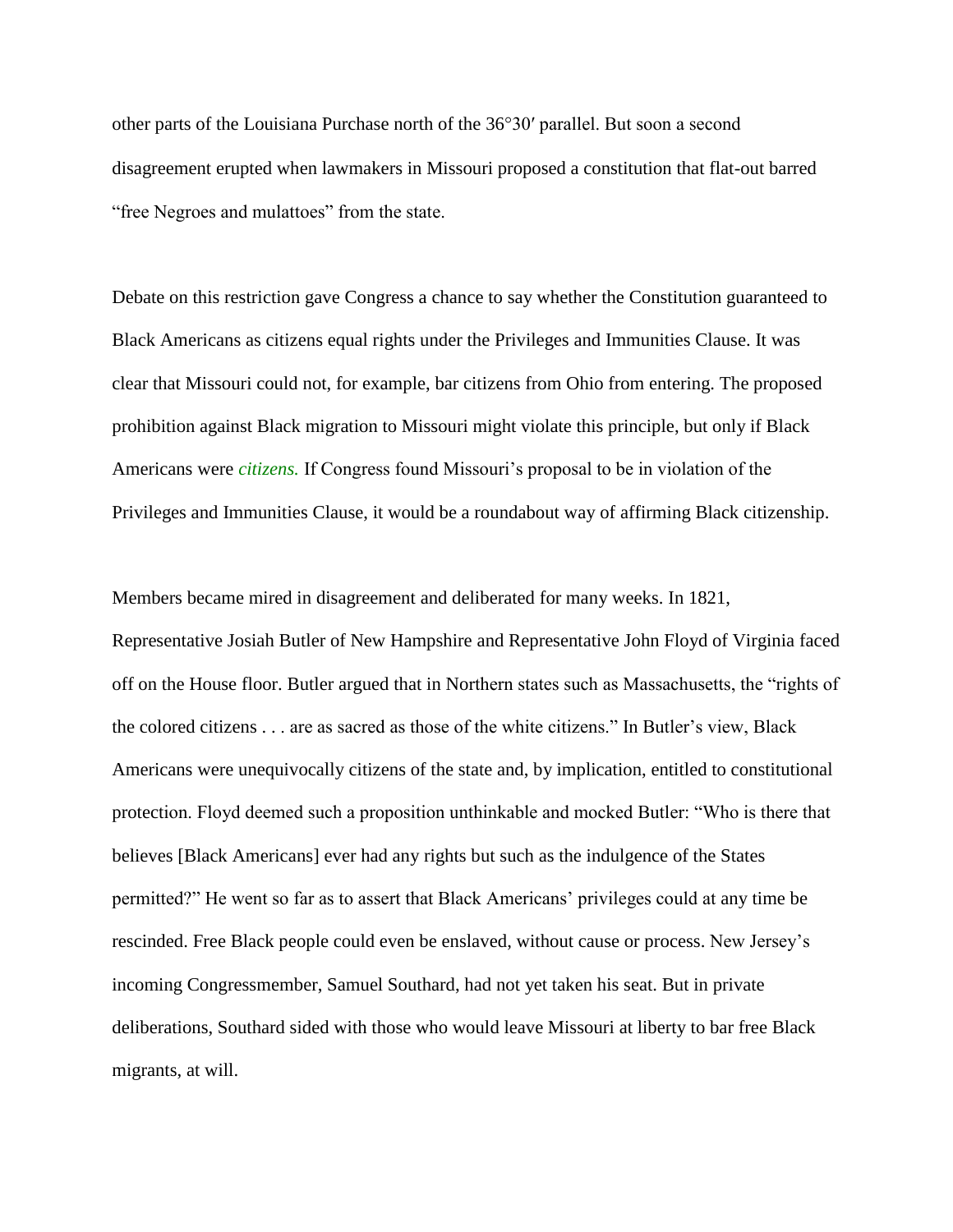Eventually Congress allowed the ban on Black migration to Missouri to remain but still admonished the new state that it must not pass any law that violated the rights of citizens. Still, life for prospective Black migrants to Missouri was, in the end, no less harrowing than it had been before congressional review.

Lawmakers again and again fumbled when called upon to settle the question of Black citizenship, leaving the country's elite politicians, merchants, lawyers, and philanthropists to devise their own approach. Their most popular solution was known as "colonization," a plan to remove Black Americans from the United States. The American Colonization Society, founded in 1816, committed to preserving the United States as a white man's country by ensuring that Black Americans would not become citizens. The ACS recruited supporters, raised funds, won public appropriations in some places, and built a network that made colonization one of the largest political movements of the time. Some colonizationists encouraged the abolition of slavery, while others agreed with the organization's open espousal of anti-Black racism. Some Southerners opposed colonization, fearing that it might succeed in manumitting enslaved people but then not live up to removing them from the country. Still, the ACS managed to attract supporters across lines of region and party.

In New Jersey, colonization was a constant companion to the state's 1804 act which provided for the gradual abolition of slavery. Presbyterian minister Robert Finley of Basking Ridge was responsible for fueling the national movement and the founding of New Jersey's own colonization society. In subsequent decades men as prominent as the state's US Senator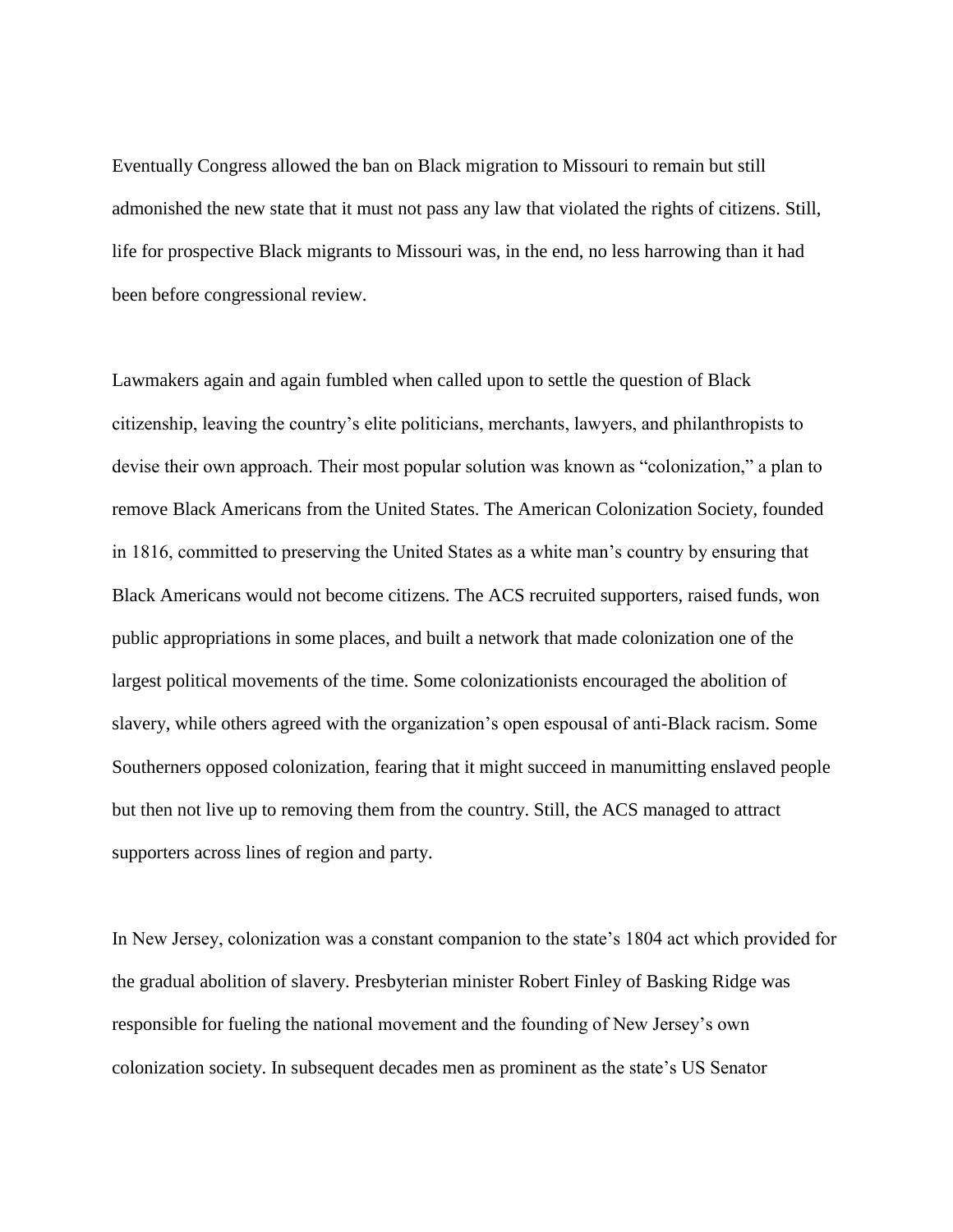Theodore Frelinghuysen continued to stoke the fires of colonization. The movement's persistence, and its popularity, helped ensure that New Jersey officials worked by way of a gradual approach to slavery's abolition.

In 1822, the ACS established the West African colony of Liberia. Promising migrants economic independence, political autonomy, and citizenship, the society outfitted ships, organized expeditions, and did all it could to encourage Black people to leave the United States. The society worked with state lawmakers friendly to its cause; these legislators pressured free Black Americans into self-exile by enacting local statutes, termed Black laws, that restricted their work, movement, and public gatherings. With life in the United States too onerous, the thinking went, Black Americans might give in to the enticements of Liberia. In some states, lawmakers proposed new laws that would require free people of color to leave by threat of force, or which predicated manumission by owners on an enslaved person's agreement to leave the country once free. Over the next two decades, more than four thousand Black people would go to Liberia.

It fell to Black activists to fight for citizenship and resist colonization, and with that the Colored Convention movement was started. At the inaugural gathering in 1830, Black men came together from New England, the mid-Atlantic, and as far south as Virginia to discuss the rise of Black laws and the prospect of leaving the United States. Among them were delegates from Ohio who were being driven out of their state by discriminatory Black laws.

Baltimore delegate Hezekiah Grice returned home from the Philadelphia convention determined to fend off exile. He organized the Legal Rights Association, which aimed to prove that Black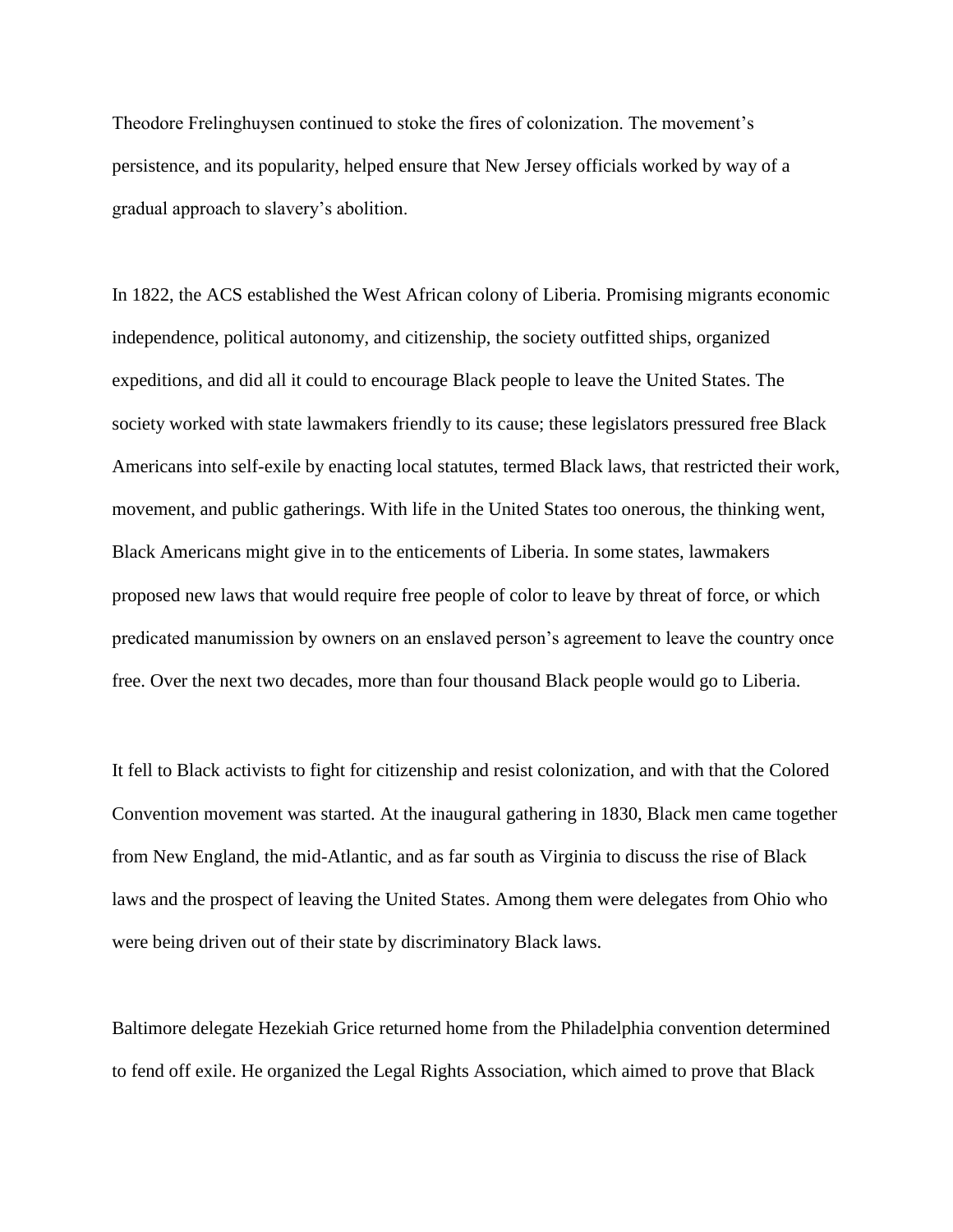Americans were citizens. They were sure about the ideal of "The Declaration of Independence" and aimed to learn whether "the Constitution of the U[nited] States secures to us those rights which the Declaration so freely accords." Why, he asked, should we not enjoy those rights which all must confess have been wrested from us without the shadow of a crime? What evil could possibly accrue from the adoption, by the white people of this nation, of a liberal, just, and humane policy towards three hundred thousand of the home-born citizens of the United States?

But without political clout, even the text of much-revered documents could not carry the debate. Black Americans watched as the ground beneath them shifted again and again, even in Northern free-soil states. Slavery was well on its way to being abolished there, yet lawmakers were still excluding Black men from political rights. New York, in 1821, imposed a hefty \$250 property qualification on Black voters, while Pennsylvania disenfranchised Black men altogether in 1838.

Black activists returned to their own conventions, where the ideal of birthright citizenship galvanized them. They asserted that the Constitution recognized "natural born" and naturalized citizens and that U.S. law recognized citizens and aliens but no in-between rank. Birthright had always been the rule, as the Constitution's requirement that the president be a "natural born" citizen suggested.

In 1849, when New Jersey's Black activists convened in Trenton, they boldly assumed their status as citizens. The Reverend Joshua Woodland, representing Burlington County, presided. Their immediate purpose was to pressure the state legislature to extend to Black men voting rights with a petition campaign. They signed as "citizens of the State of New Jersey" a document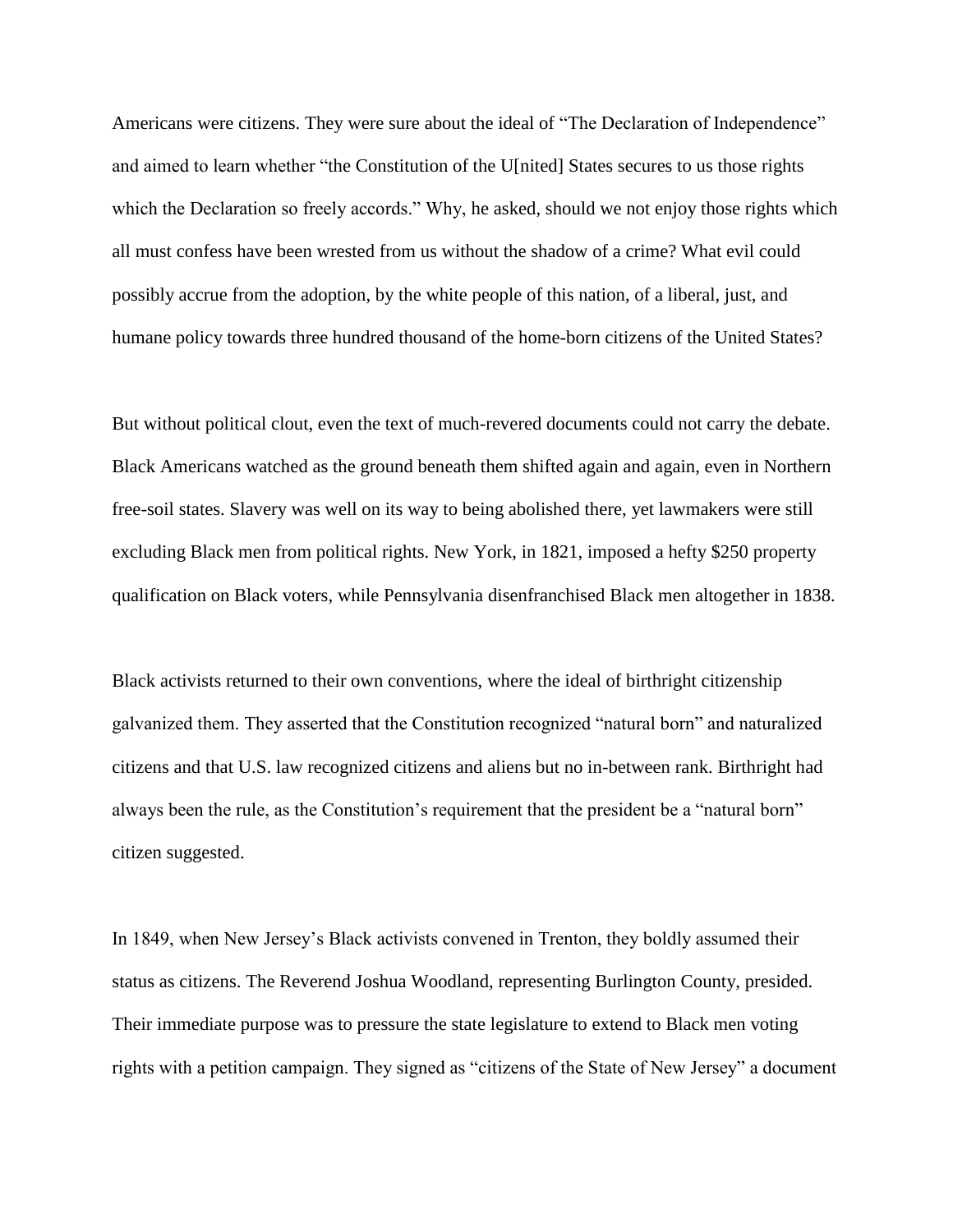that urged lawmakers to "take the lawful measure to so amend the Constitution as to leave out the world "white" in Article 2d, Right of Suffrage, Section 1<sup>st</sup> of the Constitution of the State of New Jersey." With this, they urged, New Jersey would join those states that had granted "the Right of Franchise of all citizens thereof, irrespective of color." John Sweatt Rock, in that year an educator in Salem, was among the men who steered the deliberations and from his start in New Jersey, Rock would go on to train in medicine and law, and lead national colored conventions as a representative of Massachusetts.

On July 6, 1853, more than one hundred delegates took their seats in Corinthian Hall, the grandest meeting place in Rochester, New York. It was an apt site for a Black convention. From that city in western New York, one of the leading Black activists of the day, Frederick Douglass, published his independent newspapers, *The North Star* and *Frederick Douglass' Paper.* Papers like these reached the far corners of Black America with news, editorials, lively letters to the editor and reports on the ideas being generated during "colored convention" proceedings.

At the 1853 Rochester convention, Frederick Douglass took the floor as chair of the Committee on the Declaration of Sentiments and delivered a lesson on what it meant to belong in the United States. He wove together principles from founding documents like the Declaration of Independence and the Constitution with political history, moral philosophy, and Christian theology. His message was unequivocal: Black Americans were "by birth . . . American citizens; by the principles of the Declaration of Independence, we are American citizens; within the meaning of the United States Constitution, we are American citizens; by the facts of history; and the admission of American statesmen, we are American citizens; by the hardships and trials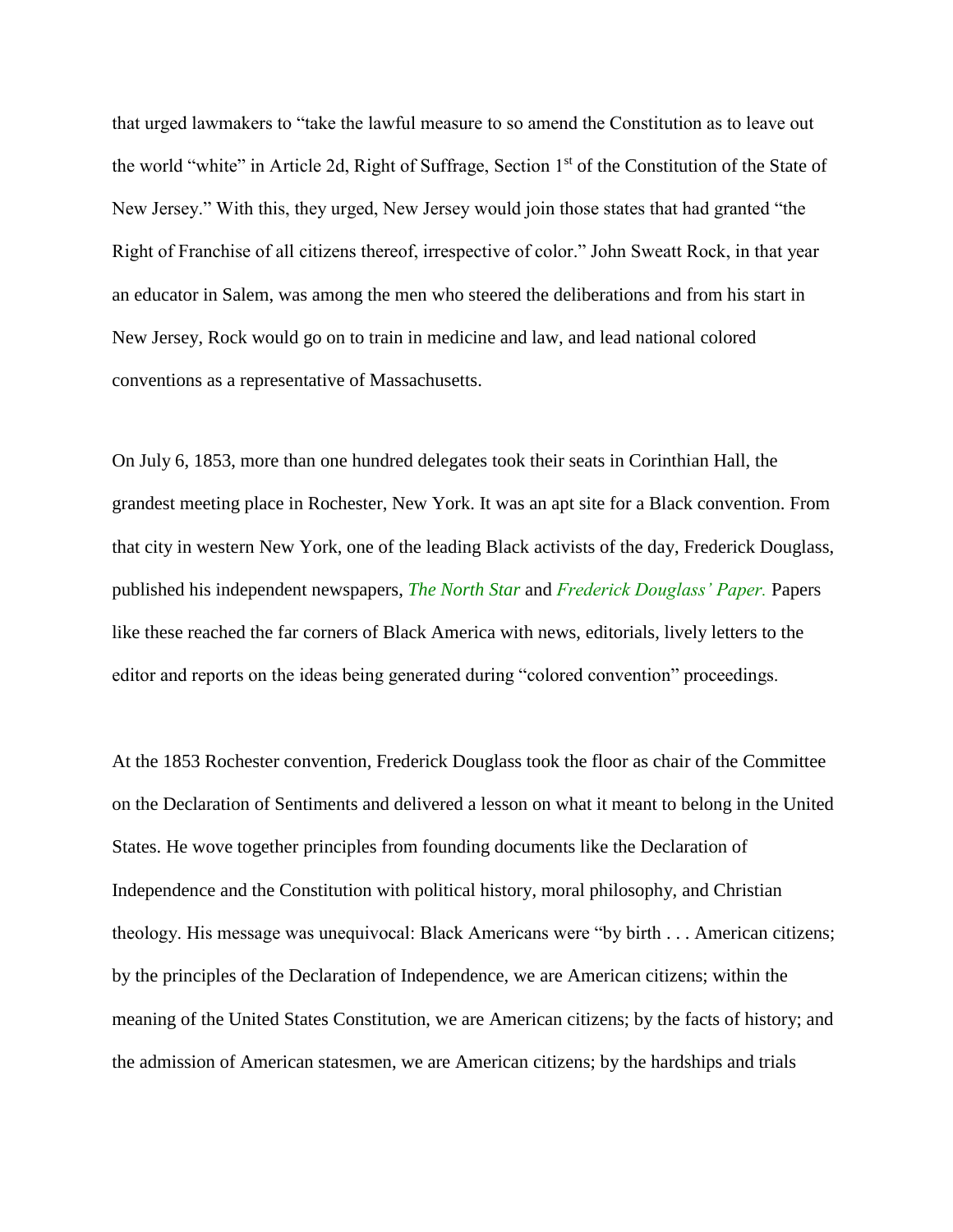endured; by the courage and fidelity displayed by our ancestors in defending the liberties and in achieving the independence of our land, we are American citizens."

When Frederick Douglass spoke to the Colored National Convention in Rochester, everyone knew that his claim to be a citizen was tenuous. The seeds of doubt sprouted everywhere. In 1850, the newly adopted Fugitive Slave Act had put at risk the liberty of men like Douglass by authorizing federal officials, in collusion with enslavers, to capture fugitives who had escaped slavery. Citizenship was seen as a remedy to these ills.

But in Douglass's audience that year were Black dissidents who had given up on making a future in the United States. Terming themselves emigrationists, they promoted a movement through which Black Americans could choose alternative lives *and* citizenship in Canada or the Caribbean. Among this movement's most forceful advocates was Douglass's former collaborator at *The North Star,* Martin Delany who did agree with Douglass on one principle: they *were* U.S. citizens by birth. Delany's wrote in 1852: "We are Americans, having a birthright citizenship natural claims upon the country—claims common to all others of our fellow citizens—natural rights, which may, by virtue of unjust laws, be obstructed, but never can be annulled." Even as they disagreed about the way forward, Douglass and Delany pieced together a theory of birthright citizenship.

The colored conventions met on the margins of American politics, but the thinking promoted there was echoed in the deliberations of some of the nation's most elevated institutions including the U.S. Supreme Court. The chief justice of the United States, Roger Brooke Taney,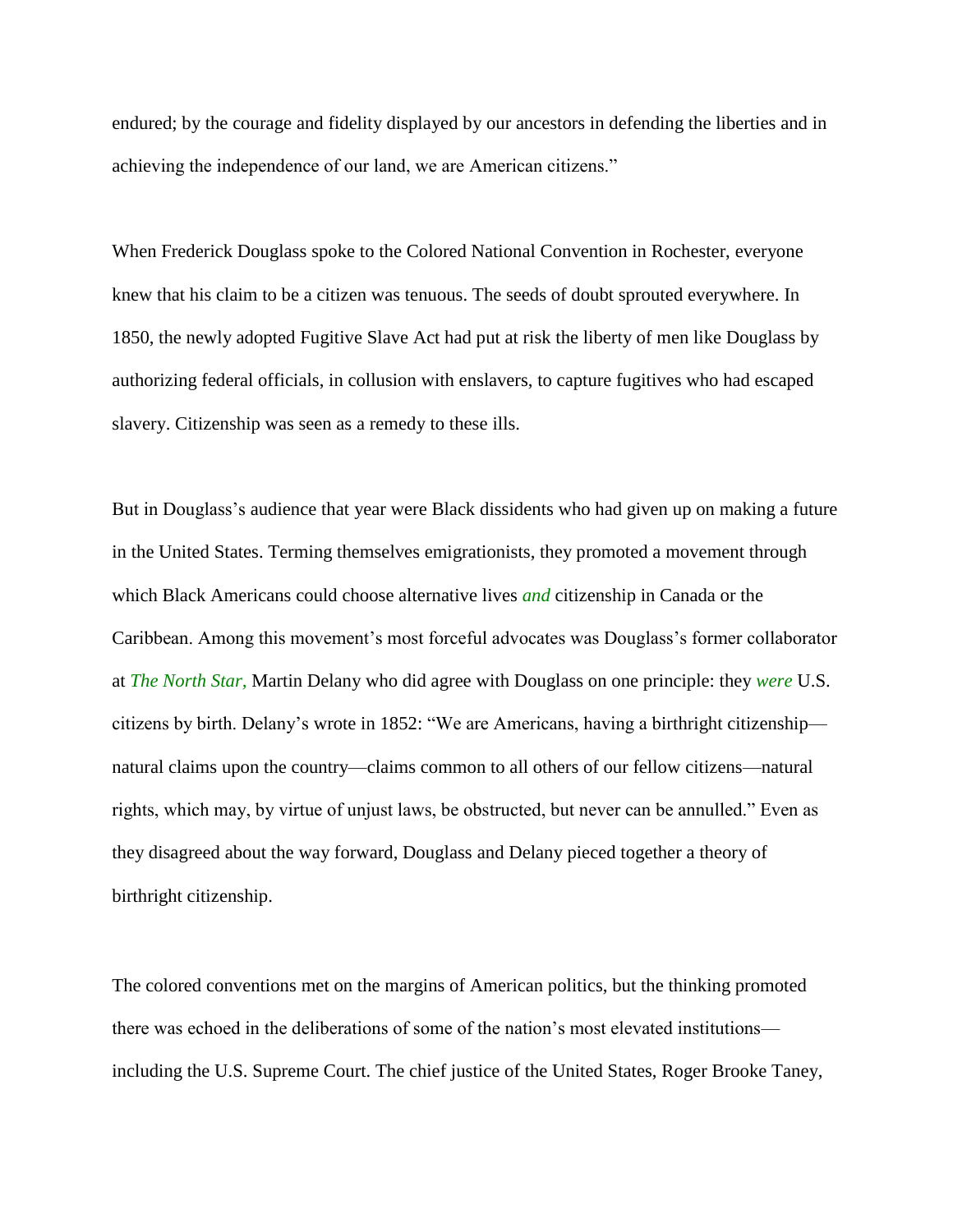knew well how the aspirations of free Black Americans had been putting pressure on the question of citizenship for years. Back in 1832, as U.S. attorney general, Taney had penned an opinion that denied that Black people were citizens for the purpose of piloting ships along the nation's coastal waters. In the 1840s, in Supreme Court opinions, Taney asserted that Black Americans had no rights as citizens under the U.S. Constitution.

For Taney, the debate over Black citizenship came to a head in 1857 in *Dred Scott v. Sandford,*  brought by an enslaved man in Missouri who claimed to be free. Dred Scott did not plan on claiming citizenship. His foremost concern was winning freedom for himself and his family. In 1846, Scott and his family had faced a crossroads. As enslaved people, they risked being separated and sold to line an owner's pockets. But Scott argued that he was free because he had, with his owner, resided on free soil in Illinois and the Wisconsin territory, today's Minnesota. The family filed a lawsuit in the Missouri state courts and, after losing there, appealed in federal court. This is where the problem of citizenship reared its head. Only if he was a citizen of Missouri could Scott sue in a federal court. When the case arrived at the U.S. Supreme Court, Taney directed his attention to the question that had long plagued Black Americans: could Scott—and, by implication, any Black American—sue as a citizen of the United States?

The court's decision dealt a blow to the Black American claim to citizenship: Taney ruled that Scott had no right to sue because as an enslaved person, he was not a citizen. Taney then went a step further. No Black American was intended to be a citizen of the United States by the framers. It was a powerful repudiation of the interpretation of the Constitution long promoted by Black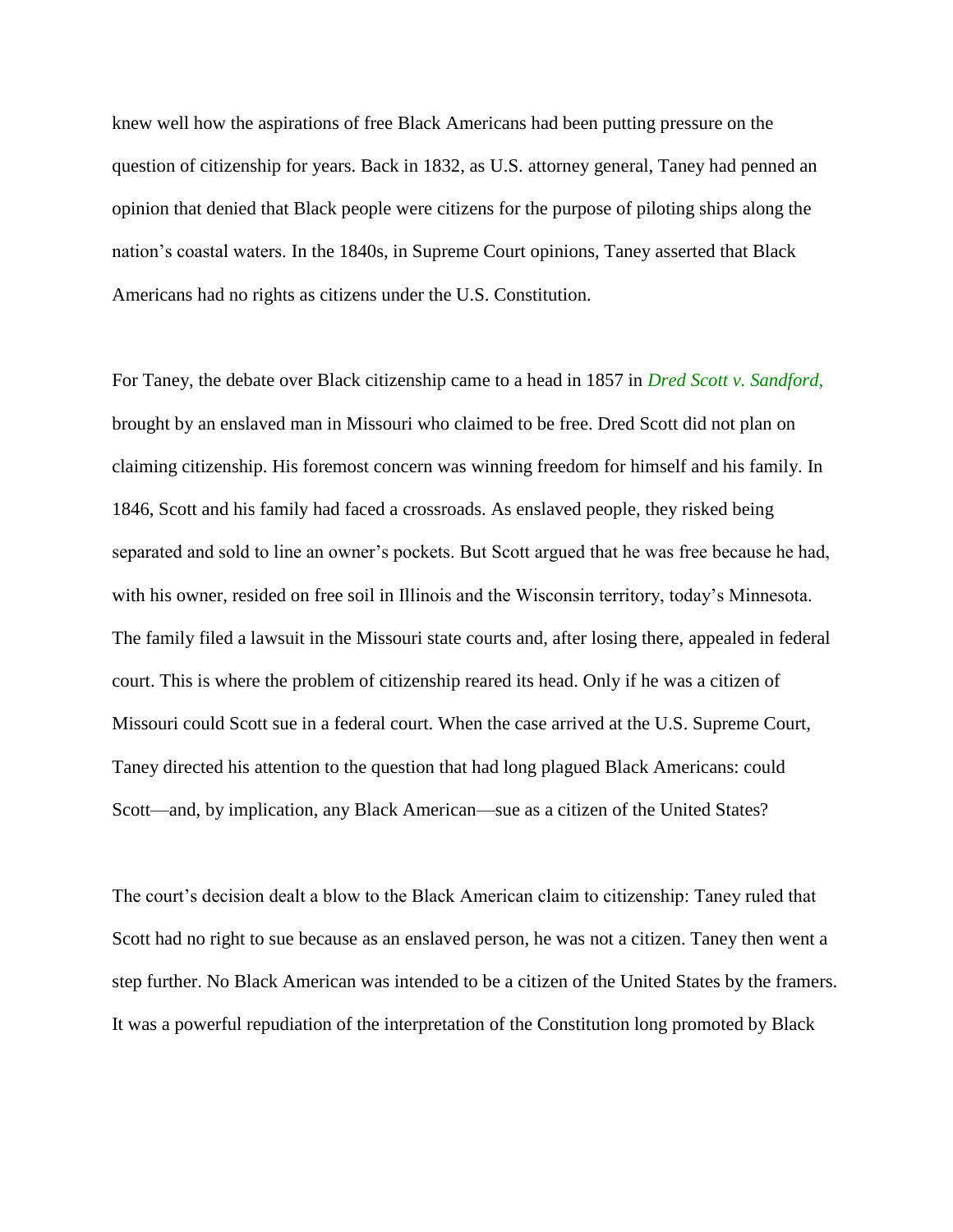activists. The nation's highest court declared that Blackness rendered them unequivocally noncitizens.

But the decision was not unanimous. Associate Justices Benjamin Curtis and John McLean issued written dissents Justice McLean affirmed that all those born in the United States were citizens by birth: "Being born under our Constitution and laws, no naturalization is required, as one of foreign birth, to make him a citizen." When it came to the Constitution and anti-Blackness, McLean quipped, "This is more a matter of taste than of law." Justice Curtis offered a more thorough analysis, one that aligned directly with the arguments that had been made in the colored conventions: "The free native-born citizens of each State are citizens of the United States [and] as free colored persons born within some of the States are citizens of those States, such persons are also citizens of the United States." Theoretically then, absent any showing that he was not a citizen of Missouri, Scott should be assumed to be a citizen of the United States with a right to bring suit in its courts. As for men like Frederick Douglass, those deemed citizens of the states in which they resided, as Douglass was in New York, were citizens of the United States by virtue of birth.

Justices Curtis and McLean never acknowledged having been influenced by the deliberations of the colored conventions. Still, the force of Black self-defense—which stretched back to the Cuffe brothers in Massachusetts—had pressed the justices, and many other lawmakers, to confront a question they might otherwise have avoided. Whether they were lonely ships pilots, westward migrants, or enslaved people seeking access to a federal forum in which to claim freedom, Black Americans had been insisting for decades that they were citizens of the United States. Were they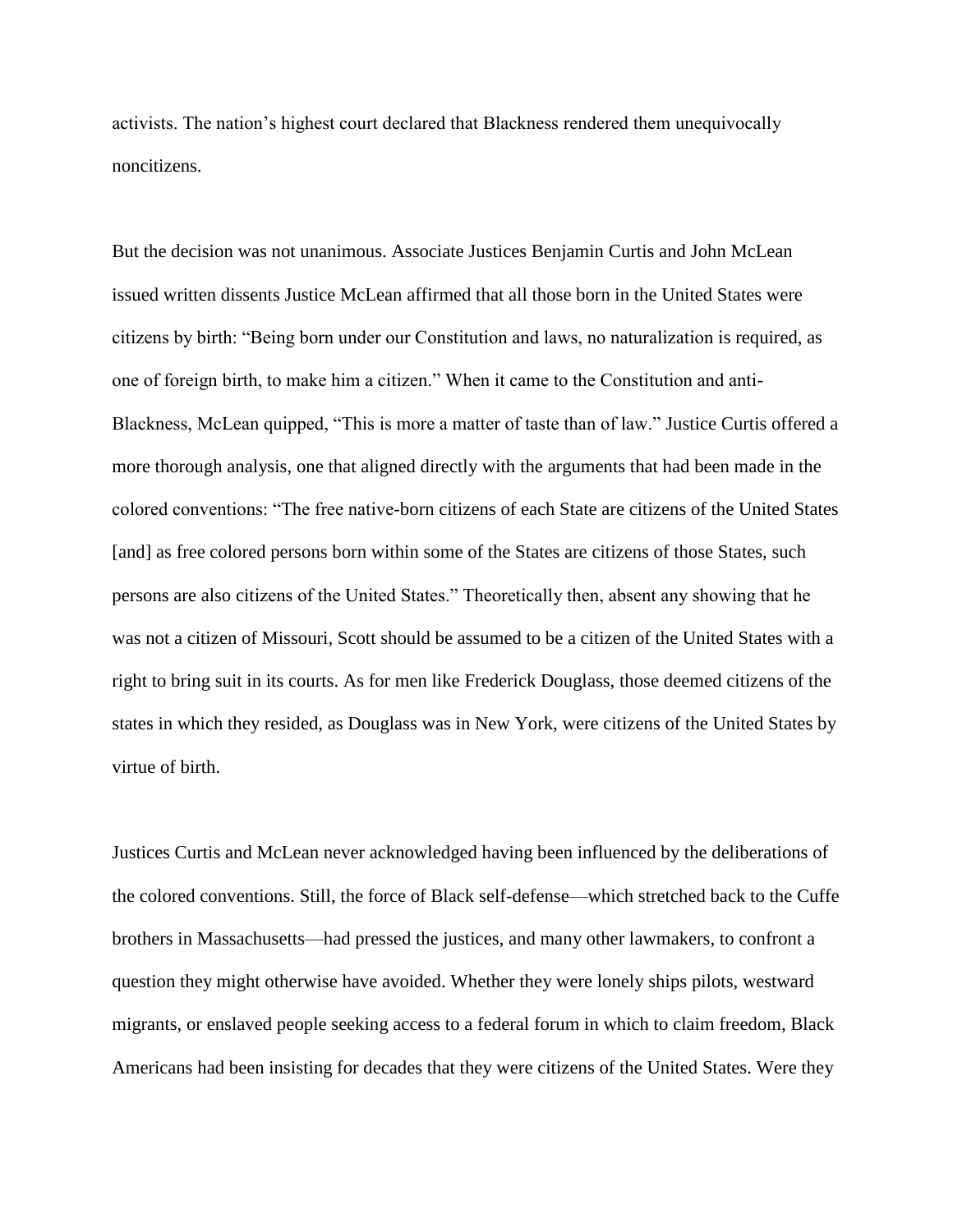surprised when the justices echoed their arguments? It is not likely. The official deliberations over Black citizenship let them know that their ideas were being felt, even when they did not win the day.

In subsequent months, when lower federal courts and state courts alike were asked to enforce Taney's conclusions, they balked and then sided with the views expressed by Justices McLean and Curtis. Despite its intent, Taney's conclusion—that Black Americans were not citizens of the United States—went largely unenforced. Rather than settling the question, *Scott v. Sandford* further fueled debate.

Even before the Civil War's end in 1865, the tide had begun to shift on Black citizenship. A dispute in New Jersey played a critical role. The first sign came in November 1862 when Edward Bates, Abraham Lincoln's attorney general, was asked to render an opinion about a Black seaman who'd been discovered commanding a schooner off the coast of New Jersey. Federal law limited that role to citizens of the United States and Bates plainly stated the matter: "Who is a citizen? What constitutes a citizen of the United States?" He scoured court decisions and the "action of the different branches of our political government" and discovered no clear answer: "The subject is now as little understood in its details and elements, and the question as open to argument and to speculative criticism, as it was at the beginning of the government."

Bates then broke with the official past and instead echoed the thinking that had emanated from the deliberations of Black activists in the colored conventions. "Every person born in the country is, at the moment of birth, *prima facie* a citizen; and he who would deny it must take upon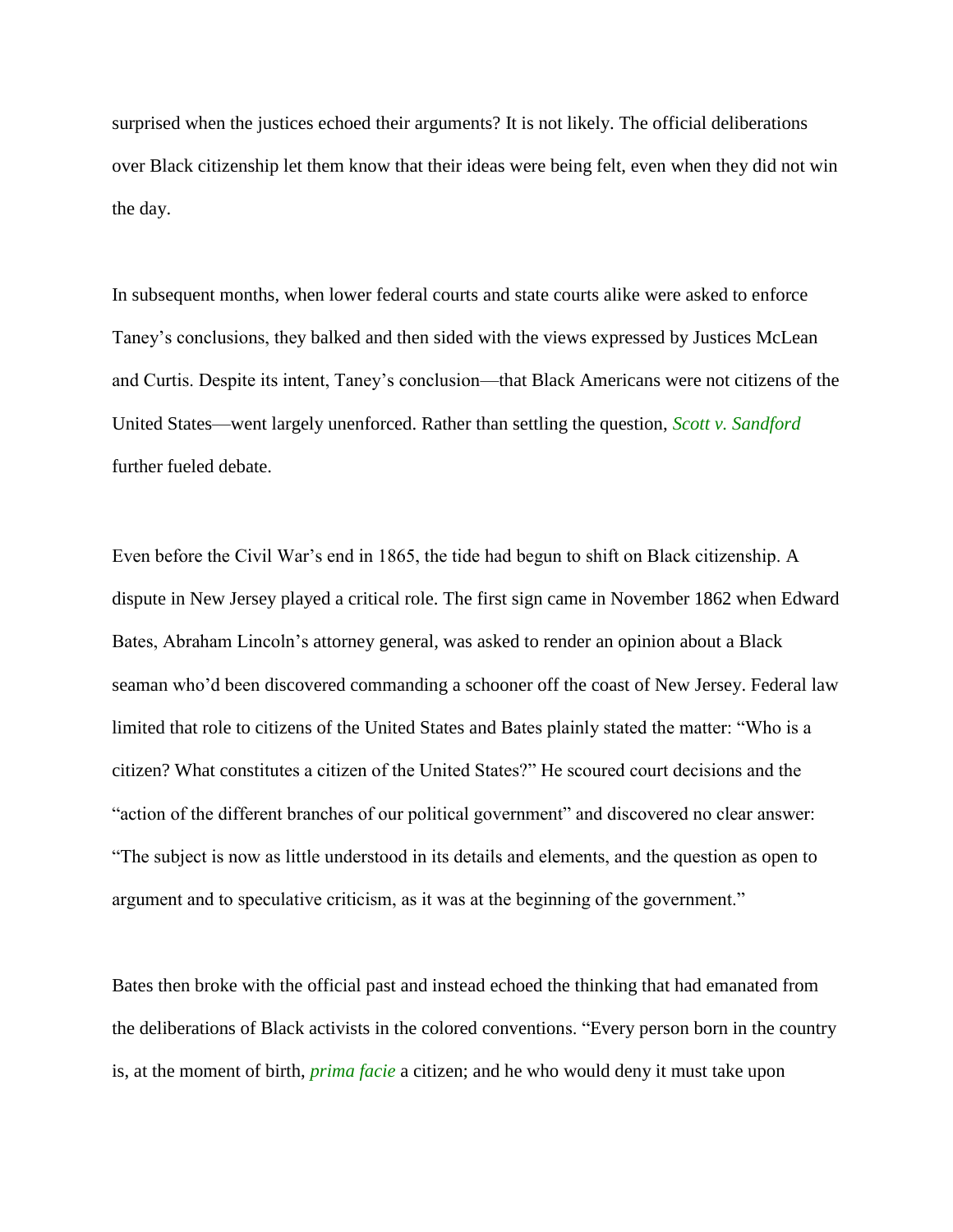himself the burden of proving some great disfranchisement strong enough to override the *'natural born'* right as recognized by the Constitution in terms the most simple and comprehensive, and without any reference to race or color, or any other accidental circumstance." Bates did not go so far as to deem enslaved Black people to be citizens, though he did not close the door on that possibility. But in the case of a free Black gentleman from **New Jersey**, Bates was unequivocal: he could rightly command the vessel in question as a citizen of the United States.

Two years later, the next National Convention of Colored Men met in Syracuse, New York. It was October 1864, fourteen months *before* the Thirteenth Amendment would abolish slavery, and yet delegates were already at work on questions of freedom and citizenship. The minutes report how Ohio delegate John Mercer Langston argued that with freedom came citizenship, and he reviewed Attorney General Bates's opinion, lauding it as "a complete answer to the arguments and cavils against us." Freedom—the closing of the door on the long, bloody chapter that had been enslavement—was but a first step for men and women who would now remake their worlds and the nation.

In the years that followed, lawmakers transformed the postwar Congress from an ineffectual and muddled body into a staunch promoter of Black citizenship. It was a struggle. In the wake of the Thirteenth Amendment's formal abolition of slavery in 1865, white Southerners got to work on imposing a slavery-like regime on the newly freed people. Congress responded by promulgating the Civil Rights Act of 1866, which opened with a declaration of citizenship as birthright: "All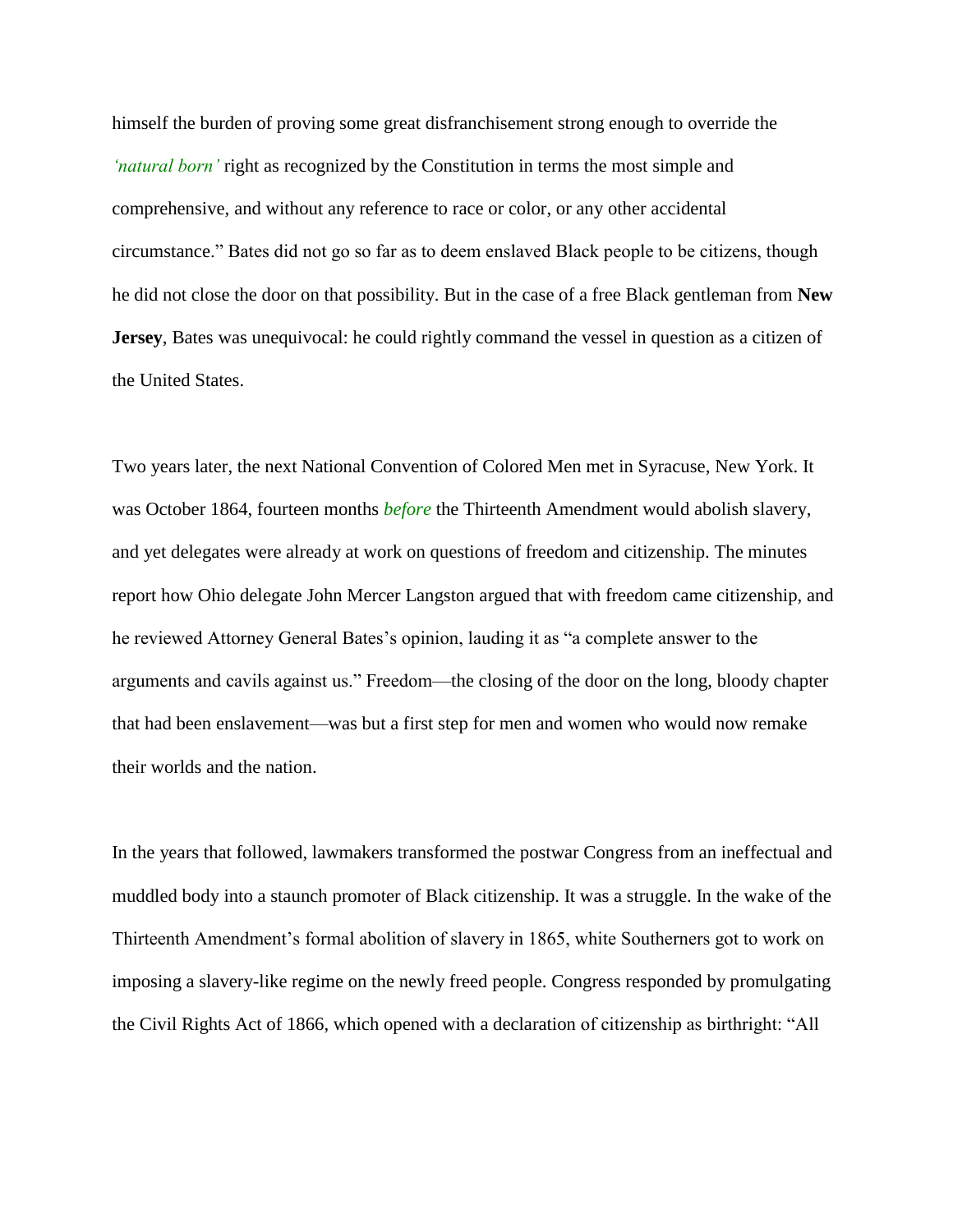persons born in the United States and not subject to any foreign power, excluding Indians not taxed, are hereby declared to be citizens of the United States."

Black activists called for Radical Republican legislators to produce what would become the Fourteenth Amendment to the Constitution. Over many months in the winter and spring of 1866, the Joint Committee on Reconstruction wrangled over how to ensure equal protection, due process, and voting rights for Black men. The final amendment consolidated varied measures. It guaranteed to citizens privileges and immunities and to all persons due process and equal protection of the laws; penalized states that denied any male inhabitants the vote; limited the holding of federal offices to those who could take an ironclad oath to having supported the Constitution in the face of the recent rebellion; and repudiated the Confederate debt and barred compensation to former enslavers for the loss of their property in human beings. Finally, it empowered Congress to enforce the amendment.

Only late in its deliberations did the Senate add birthright citizenship to a new first section of the joint committee's amendment: "All persons born or naturalized in the United States, and subject to the jurisdiction thereof, are citizens of the United States and of the State wherein they reside." The principle was by now familiar, mimicking the terms of the Civil Rights Act of 1866. Still, opponents spun out what they deemed to be the clause's regrettable effects: it would transform people of color into the constitutional equals of white Americans. They could not stop approval of the amendment's new birthright provision, but their objections underscored how consequential a transformation it would bring.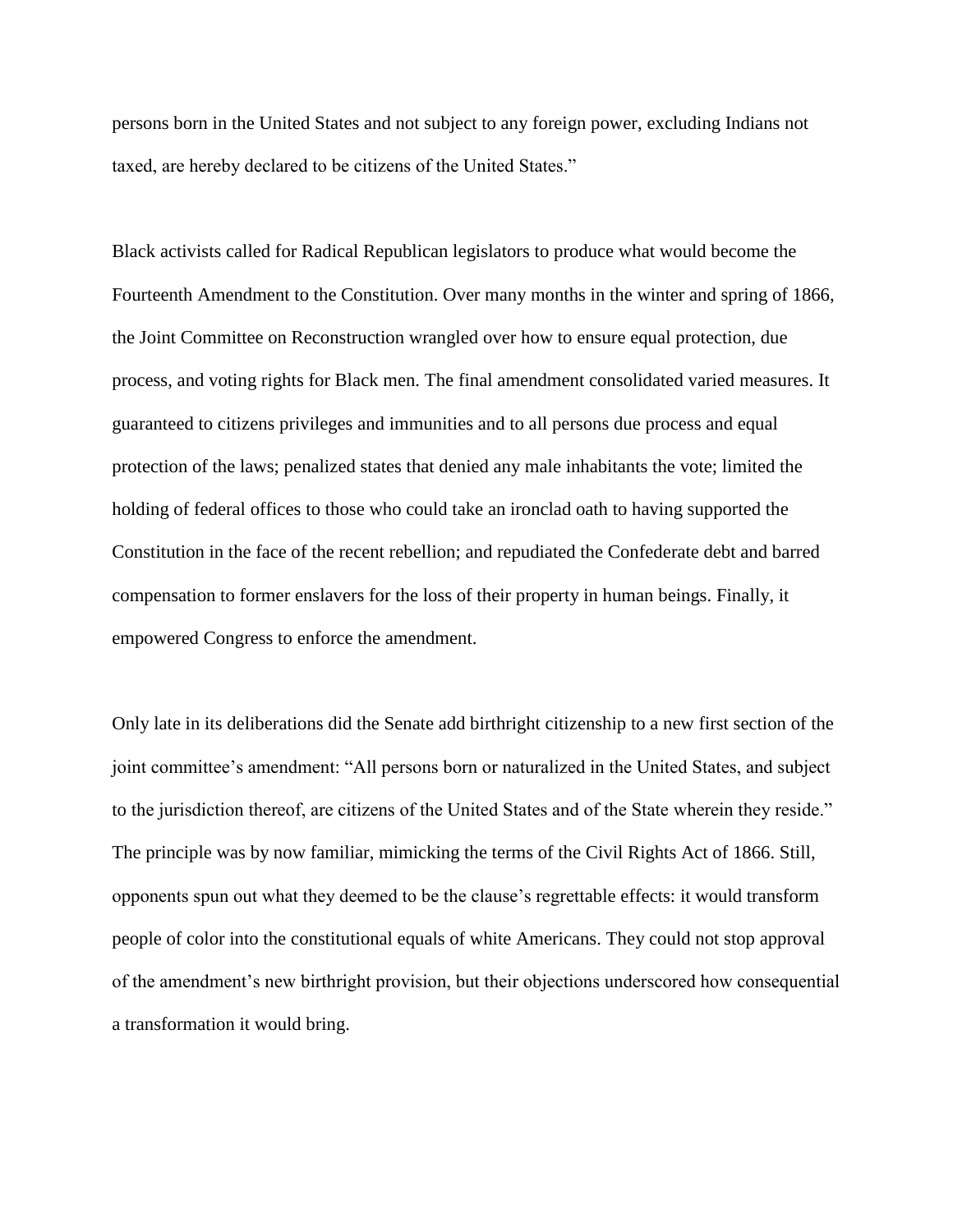In just over two years, in July 1868, the requisite twenty-eight states had approved the amendment, and it was ratified. Notably, however, three of the four slaveholding border states that had remained in the Union—Delaware, Maryland, and Kentucky—did not ratify the amendment until years later, in 1901, 1959, and 1976, respectively. Ambivalence about Black citizenship persisted.

When the 1869 National Convention of the Colored Men of America met in Washington, D.C., it did so under new terms. Over four days, men from twenty-one states and the District of Columbia moved between meetings at the Union League Hall and Israel Bethel Church. Among them were luminaries like Frederick Douglass. The new 14<sup>th</sup> amendment had finally affirmed the principles for which the colored conventions—dozens of them over nearly four decades—had stood: Black Americans were citizens of the United States by virtue of birthright. That and nothing more made them equals to all other Americans. Those who had instigated the 1869 meeting rooted their urgings in an expansive view of the Fourteenth Amendment: "Surely, citizenship . . . carries with it the rights of citizens." That, they insisted, included the right to vote.

Delegates knew that while a guarantee of citizenship was a milestone, they would need to breathe meaning into their new status. What, they asked, did sweeping phrases such as "equal protection" and "due process" mean? While the Civil War and Reconstruction seemed to establish the unassailable belonging of Black Americans, persistent discrimination and organized violence required that they exercise renewed vigilance. In a short time, convention-goers had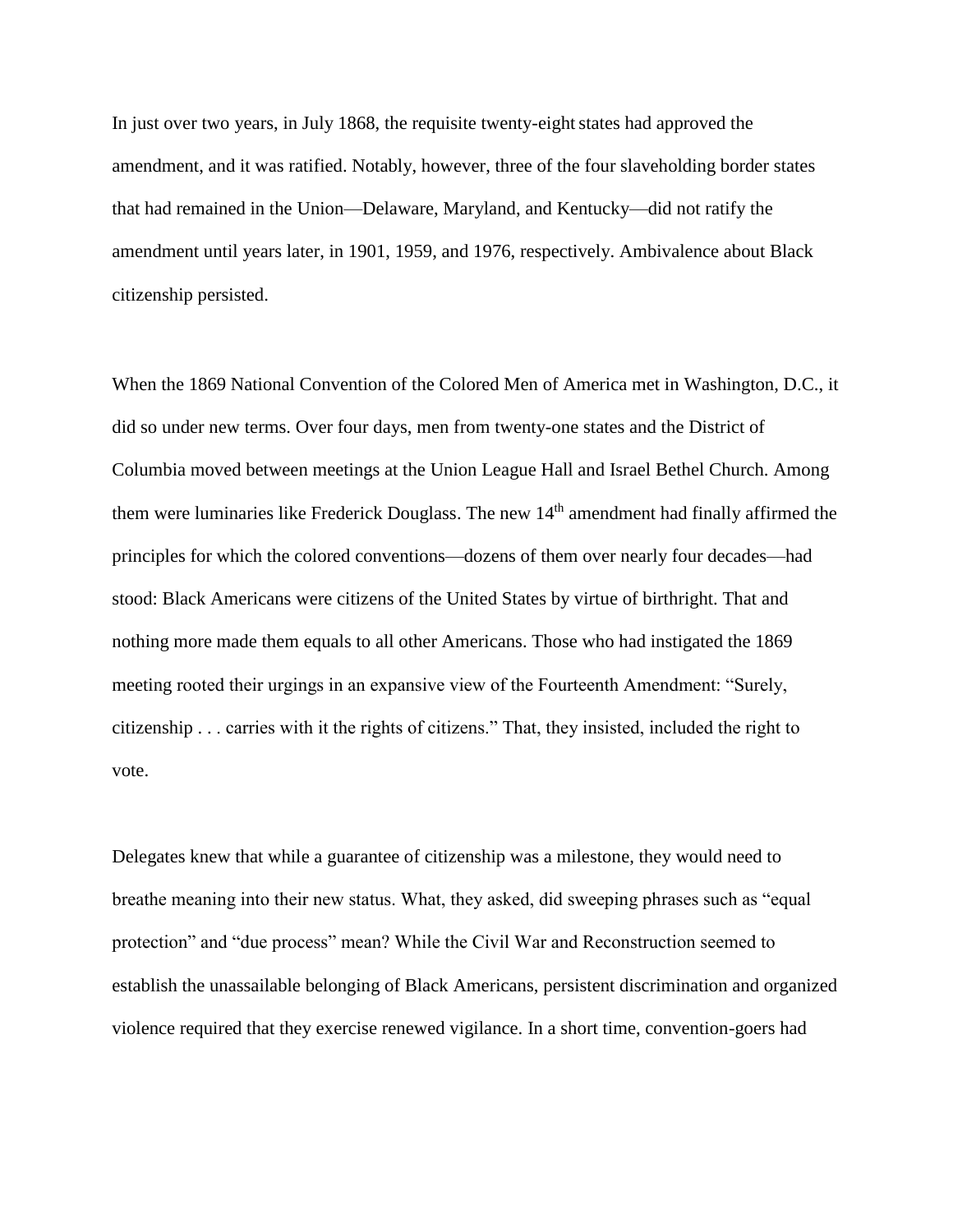already become veterans of struggles over landownership, labor conditions, family autonomy, mobility, public education, and armed self-defense.

The roll call of delegates reflected the new, far-ranging reach of Black politics, with activists from Northern states joined by those from the South. William T. Catto, a veteran of New Jersey's 1849 convention, an AME Church leader, and antislavery firebrand headed a delegation of 8 men who represented the state of New Jersey.

The deliberations eventually turned to voting rights—this was, delegates agreed, an essential instrument in the ongoing struggle for equal protection and due process. They resolved to demand an additional constitutional amendment, one that would go beyond the Fourteenth Amendment's penalty for states that denied voting rights. Black activists aimed to win a guarantee of access to the ballot box. As the convention discussions wrapped up, members organized into delegations and headed out from the meeting hall, crossing the nation's capital to lobby federal officials about what freedom and citizenship should entail—which, they believed, included access to the polls.

Isaiah Weir from Philadelphia spoke for his committee of men from Rhode Island, Maryland, Georgia, the District of Columbia, Illinois, Mississippi, and Pennsylvania when they appeared before the House Judiciary Committee to "claim, from this nation, protection in the exercise of all political rights belonging to us as American citizens." Weir invoked the Declaration of Independence to suggest that they were men prepared "to assume among the powers of the earth, the separate and equal station to which the Laws of Nature and Nature's God entitle them." He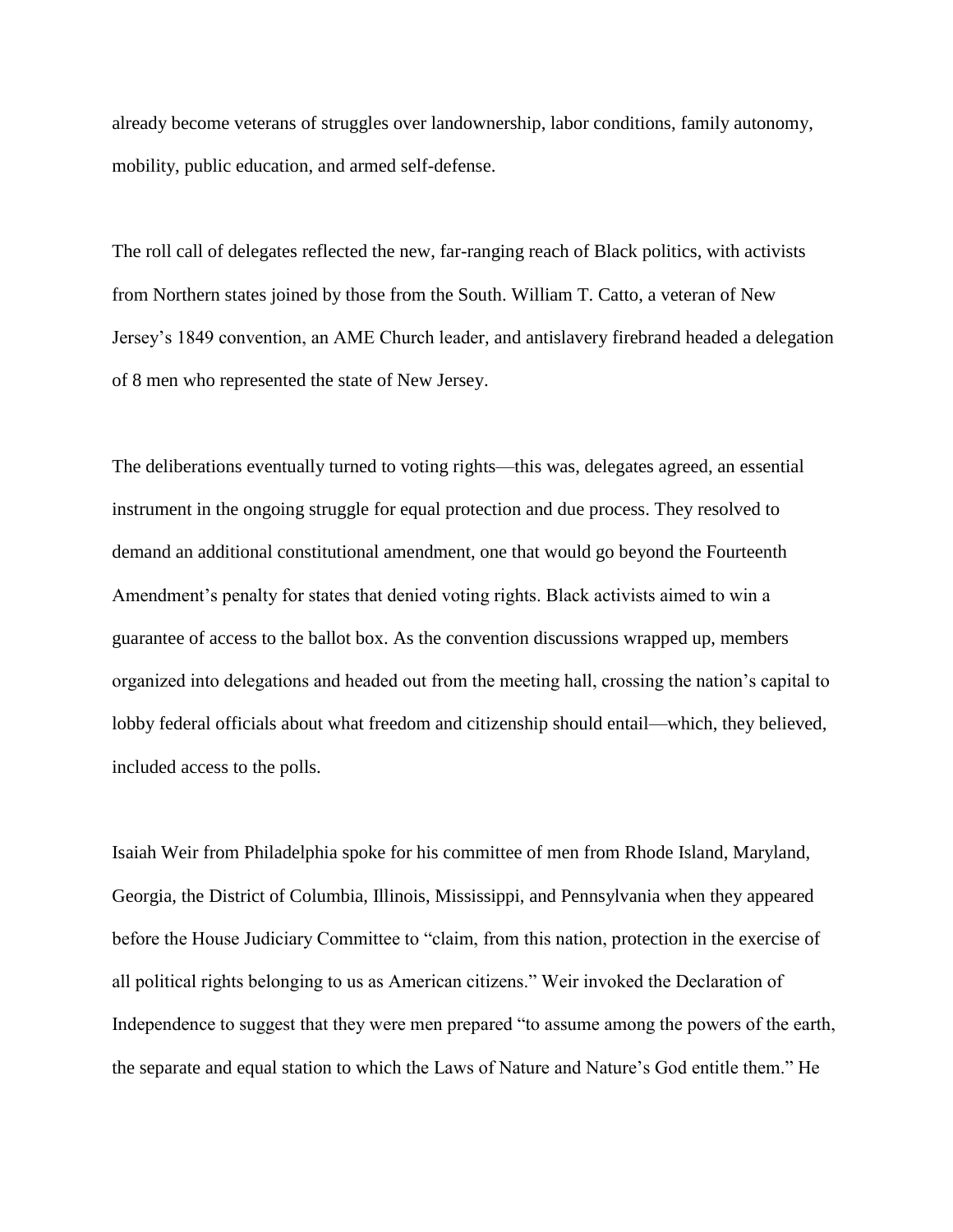drew upon the Constitution: "We, the people" had delegated to the federal government the obligation to "secure the blessings of liberty" for all Americans. Voting rights, which had long been controlled by the states, must now be a matter of federal concern. Individual states might try to reject Black men as voters, and Congress was obliged to override those race-based barriers. This was, in Weir's view, required by the Thirteenth Amendment's promise of freedom and the Fourteenth Amendment's guarantee of citizenship: "Suffrage cannot be extended as a gratuity." The vote belonged to Black men, and it was Congress's job to ensure that no one kept them from it.

In a matter of weeks, at the end of February 1869, Congress sent the Fifteenth Amendment to the states for ratification: "The right of citizens of the United States to vote shall not be denied or abridged by the United States or by any State on account of race, color, or previous condition of servitude." President Ulysses Grant endorsed the change. States in New England and the Midwest came on board easily. Congress held the key to readmission to the Union for those Confederate states that had not yet been readmitted and, as with the Fourteenth Amendment, made ratification a condition of statehood. Black men were citizens and the Constitution now protected their votes.

Frederick Douglass knew, of course, that no constitutional amendment alone would settle the nation's long struggles over national belonging. In an 1867 lecture he had directed attention to related questions about the belonging of Chinese immigrants and their children. His position was unequivocal: they too must be made citizens. "Would you," he asked, "have them naturalized, and have them invested with all the rights of American Citizenship? *I would*." Douglass then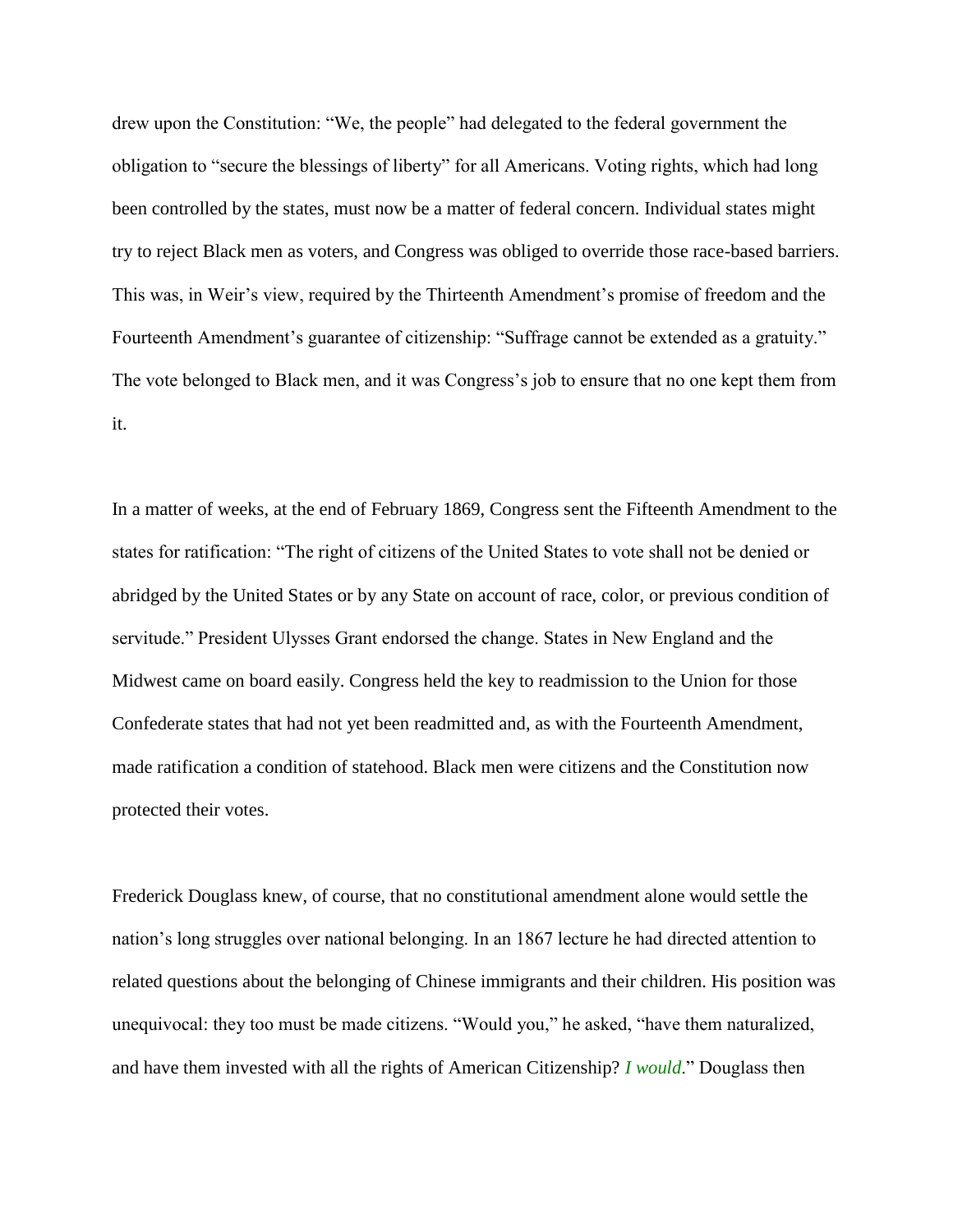plunged into a broader debate: "I want a home here not only for the negro, the mulatto and the Latin races, but I want the Asiatic to find a home here in the United States, and feel at home here, both for his sake and for ours."

Douglass was prophetic. In 1870, Congress for the first time opened the possibility of citizenship by naturalization to immigrants of African descent, but it declined to do the same for immigrants from China. In the 1880s, Chinese immigrants and their children found their standing in the United States sharply undercut by a series of exclusion acts that limited their entry and mobility in ways that echoed the Black laws that had decades before restricted free Black Americans. And in 1895 a man of Chinese descent born in the city of San Francisco, Wong Kim Ark, found himself detained in his home city's port, refused entry by federal officials who deemed him a noncitizen. Officials there regarded men like Wong indelibly foreign by virtue of their parents' status as noncitizen Chinese immigrants. It was a devastating deviation from the birthright principle. Only after the 1898 Supreme Court ruling in Wong Kim Ark's case was it clear that Chinese Americans also enjoyed the same birthright protections that Black people had fought for decades to enshrine.

The colored conventions continued their work into the last decade of the nineteenth century. Even with questions about freedom and citizenship settled, giving meaning to these principles required vigilance. And in the years following the defeat of Reconstruction's period of interracial governance, a push for white rule in the South—in politics, business, and everyday life—surged. Onetime federal allies of Black equality—the Supreme Court and Congress included—backed away from their commitments to a democracy led by Black and white men alike. The last